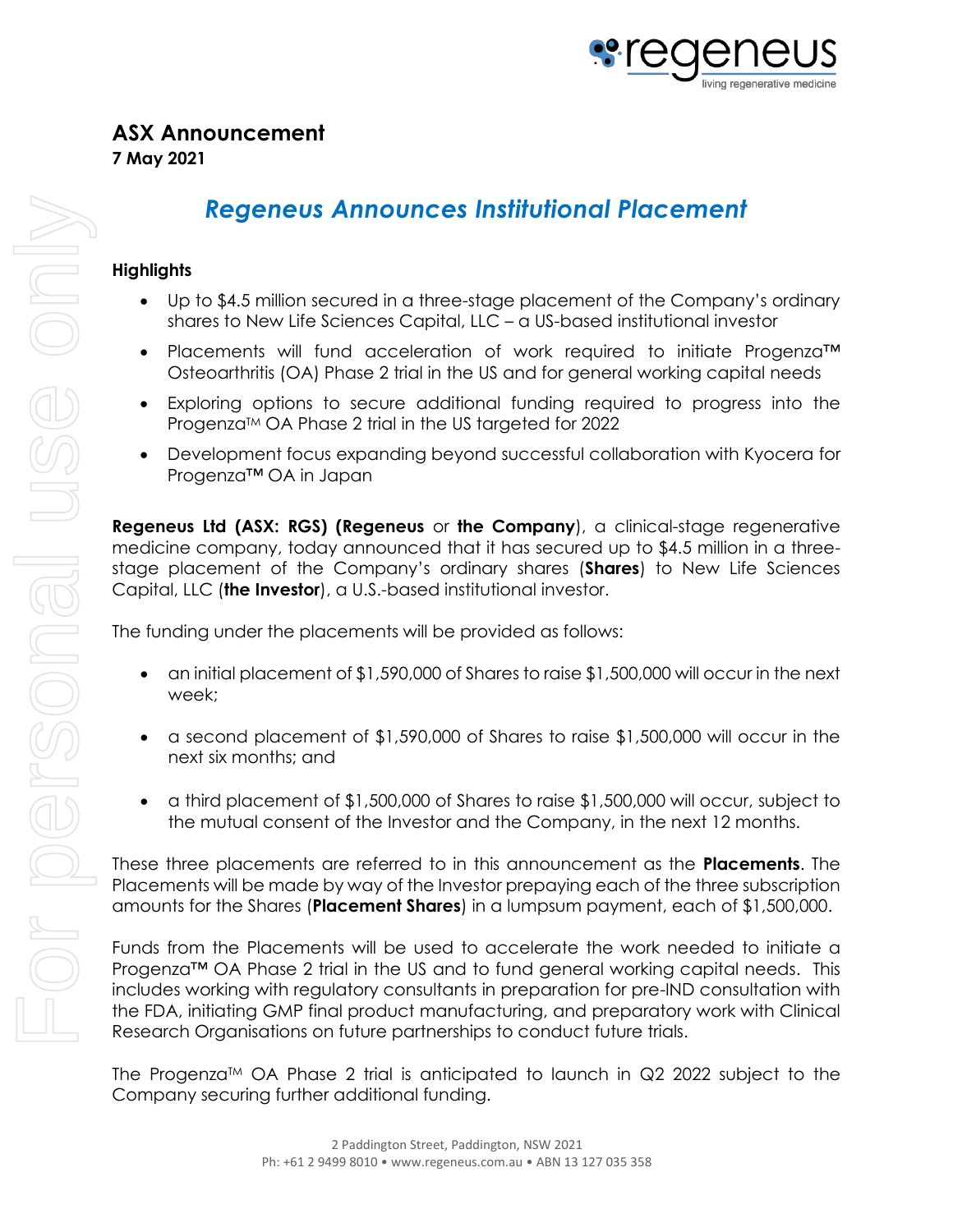

The Company is actively exploring options for additional funding to progress Progenza™ into Phase 2 trials and beyond in the US market, including non-dilutive public development funding opportunities, licensing and commercialisation partnerships, and potential future capital raising activity.

Regeneus is committed to pursuing all potential options to develop and commercialise Progenza™ for the US market where there remains large unmet medical need in treating knee osteoarthritis and significant market potential for next generation therapeutics.

**Regeneus CEO Karolis Rosickas said** "The funds raised give us access to capital as we move forward to quickly complete the early preparatory work needed to be able to initiate a Progenza<sup>TM</sup> US Phase 2 trial. We are actively pursuing additional funding for the Phase 2 trial and exploring strategic partnerships to develop Progenza™ for the US market.

"I look forward to sharing progress with shareholders in due course as we explore the available options and expand our development focus beyond our successful collaboration with Kyocera for Progenza™ OA in Japan. I am confident in our anticipated pathway to success in launching through partnerships for Progenza™ and the longer-term potential of our platform and pipeline candidates."

# **Further details on the placement**

The Company will issue Placement Shares in relation to all or part of each of the Placements at the Investor's request, within 24 months of the date of the corresponding prepayment. The number of Placement Shares so issued by the Company will be determined by applying the Purchase Price (as set out below) to the subscription amount, but subject to the Floor Price (as set out below).

The Purchase Price will initially be equal to \$0.20, representing a premium of approximately 74% to the closing price of the Company's shares on 6 May 2021 (if the Placement Shares are issued prior to 6 July 2021).

Following 6 July 2021, the Purchase Price will reset to the average of the five daily volumeweighted average prices selected by the Investor during the 20 consecutive trading days immediately prior to the date of the Investor's notice to issue shares, less a 5% discount (or a 8% discount if the Investor's notice to issue Placement Shares is issued after 1 February 2022) (rounded down to the next one tenth of a cent, or if the share price exceeds \$0.20, the next half a cent). The Purchase Price will, however, be the subject of the Floor Price of \$0.05. If the Purchase Price formula were to result in a price that is less than the Floor Price, the Company may refuse to issue Placement Shares and instead opt to repay the relevant subscription amount in cash (with a 5% premium), subject to the Investor's right to receive Placement Shares at the Floor Price in lieu of such cash repayment. The Purchase Price will not be the subject of a cap.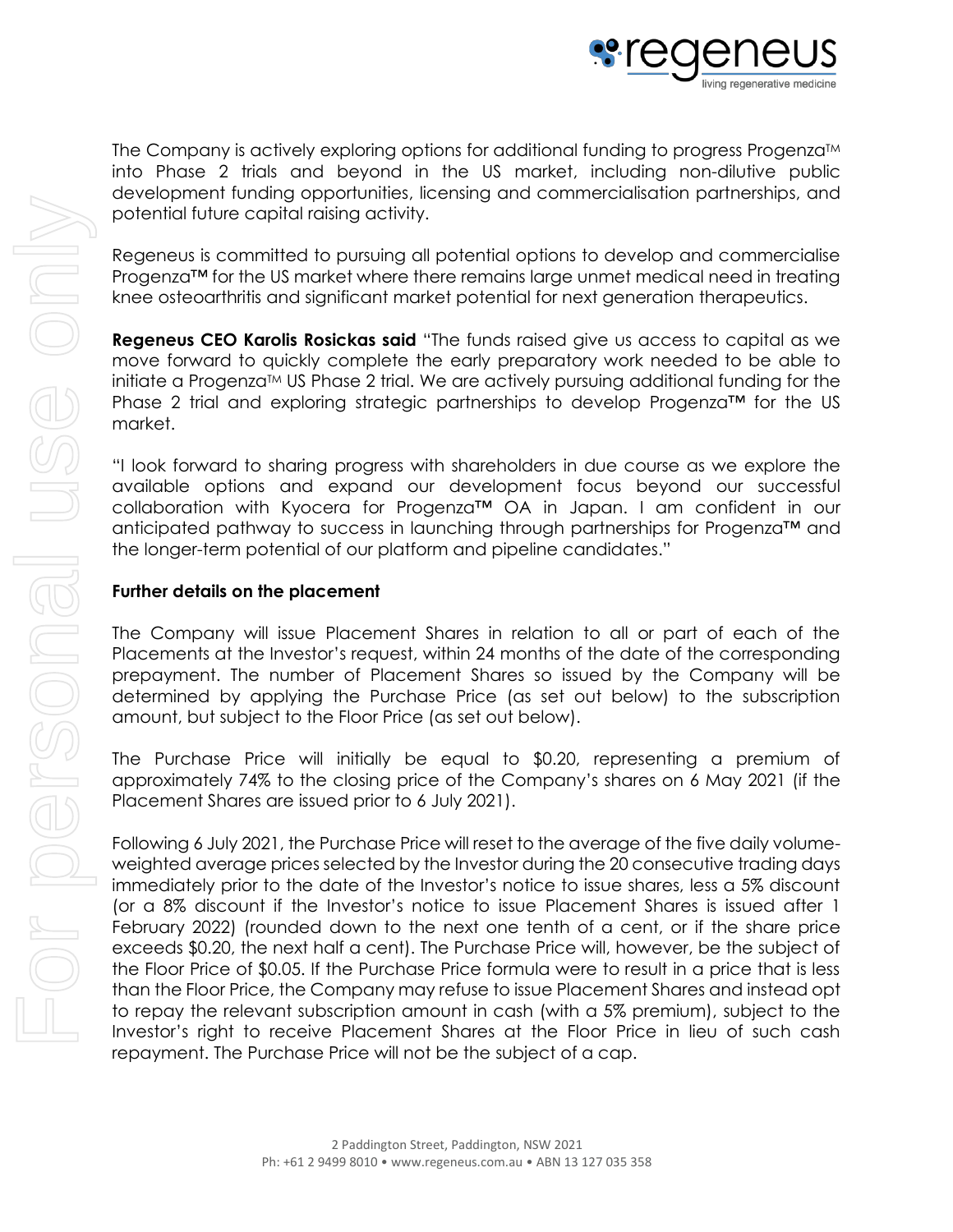

The Company will have the right to refuse an issuance of Placement Shares in relation to an Investor's request for issuance and instead to repay the subscription amount by making a payment to the Investor equal to the number of Placement Shares that would have otherwise been issued multiplied by the greater of the Purchase Price and the market value of the Placement Shares at that time.

The Investor will not be obligated to provide the second placement, and/or may reduce the size of the second placement, if the market price of the Company's shares is below \$0.055 and does not recover to above that level at the end of two months after the Investor providing the Company with notice thereof. In addition, the Company has the right to postpone the second placement by up to two months.

The Company will make an initial issuance of 1.9 million Placement Shares to the Investor at the time of the funding of first placement, towards the ultimate number of Placement Shares to be issued. Alternatively, in lieu of applying these Shares towards the aggregate number of the Placement Shares to be issued by the Company, the Investor may make a further payment to the Company equal to the value of these Shares determined using the Purchase Price at the time of the payment.

The net proceeds from the second placement will not exceed 5% of the Company's market capitalisation, without the Investor's consent.

The Company has agreed to issue 1,353,982 Shares in satisfaction of a fee payable to the Investor and to grant 3.8 million options exercisable at \$0.1651 per option (representing a 44% premium over the prevailing market price) to the Investor. At the time of the third placement, an additional fee of \$27,000 will be payable to the Investor by way of shares.

The agreement contains other customary rights of termination including:

- a material breach of the agreement by Regeneus;
- Regeneus or its Shares are removed from quotation or suspended from trading on the ASX for more than 5 trading days in any 12 month period; and
- a material adverse event.

On termination following an event of default, the Investor:

- is not required to make further funding available under the agreement; and
- to the extent that Regeneus has not issued Placement Shares in relation to a subscription amount, has the right to require Regeneus to repay such amount, with default interest of 12 per cent per annum.

The Company has no obligation to repay the subscription proceeds in the absence of an event of default.

#### **-ENDS-**

### **About Regeneus**